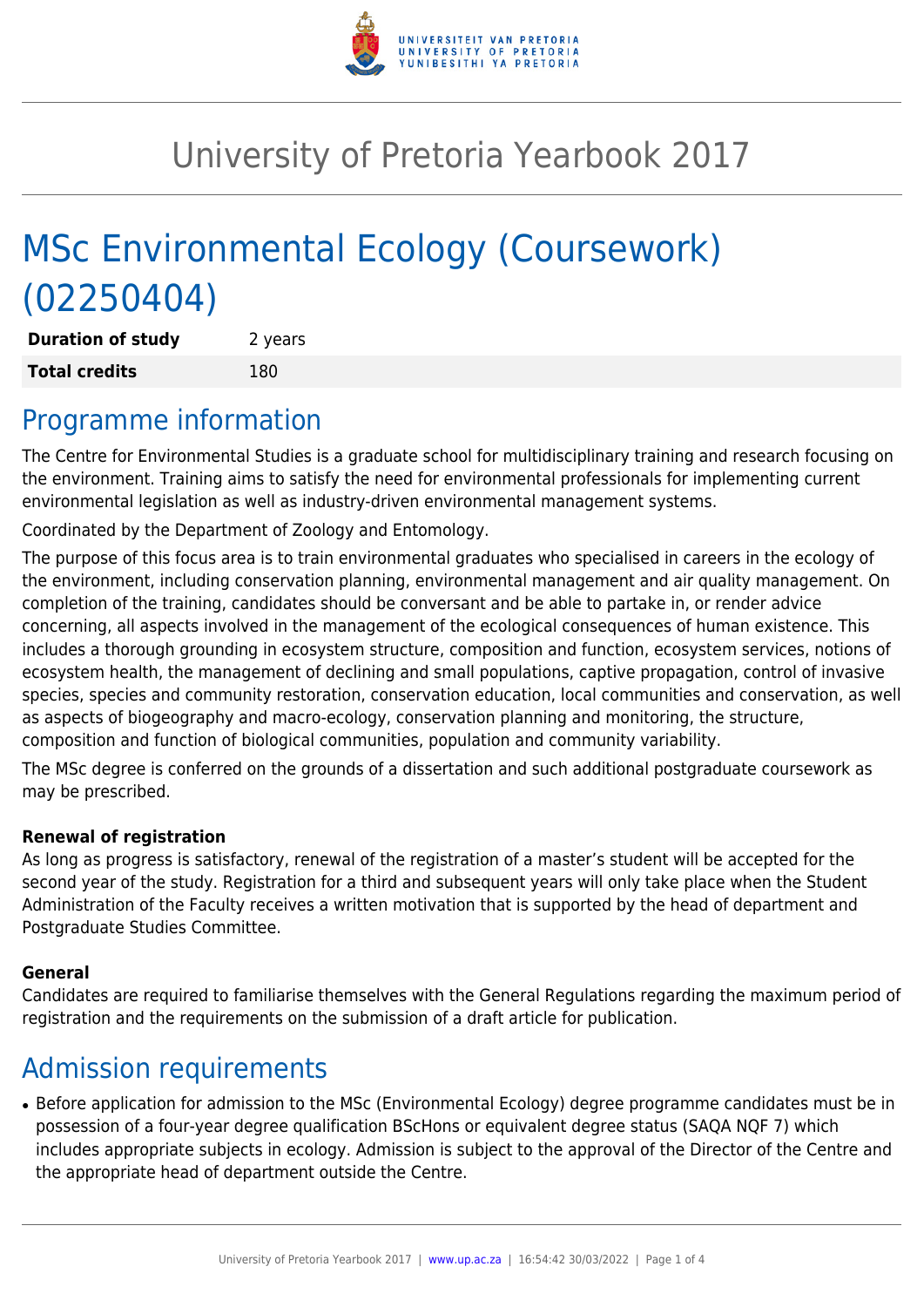

- Candidates must demonstrate proficiency in the English language up to the level required by either the TOEFL test (www.ets.org/toefl) or the IELTS language proficiency test (www.ielts.org).
- Admission is additionally dependent on availability of supervisor/s and/or projects within the department.

# Other programme-specific information

One of the listed specialisation modules may be substituted with an elective module subject to the approval of the Director of the Centre. Choice of an elective is based on the academic background and/or anticipated career of the student but is expected to be relevant to either conservation biology or sustainable forestry management.

### Promotion to next study year

The progress of all master's candidates is monitored biannually by the supervisor and the postgraduate coordinator. A candidate's study may be terminated if the progress is unsatisfactory or if the candidate is unable to finish his/her studies during the prescribed period.

Subject to exceptions approved by the dean, on recommendation of the head of department, and where applicable, a student may not enter for the master's examination in the same module more than twice.

# Pass with distinction

The MSc degree is conferred with distinction to candidates who obtain a final average mark of at least 75% and a mark of at least 75% for the dissertation/mini-dissertation from each of the members of the examination panel. Where a member of the examination panel awards a mark of less than 75% for the dissertation/mini-dissertation, that member of the examination panel must offer, in writing, support for his/her decision, or indicate in writing that he/she supports the examination committee's decision to confer the degree with distinction.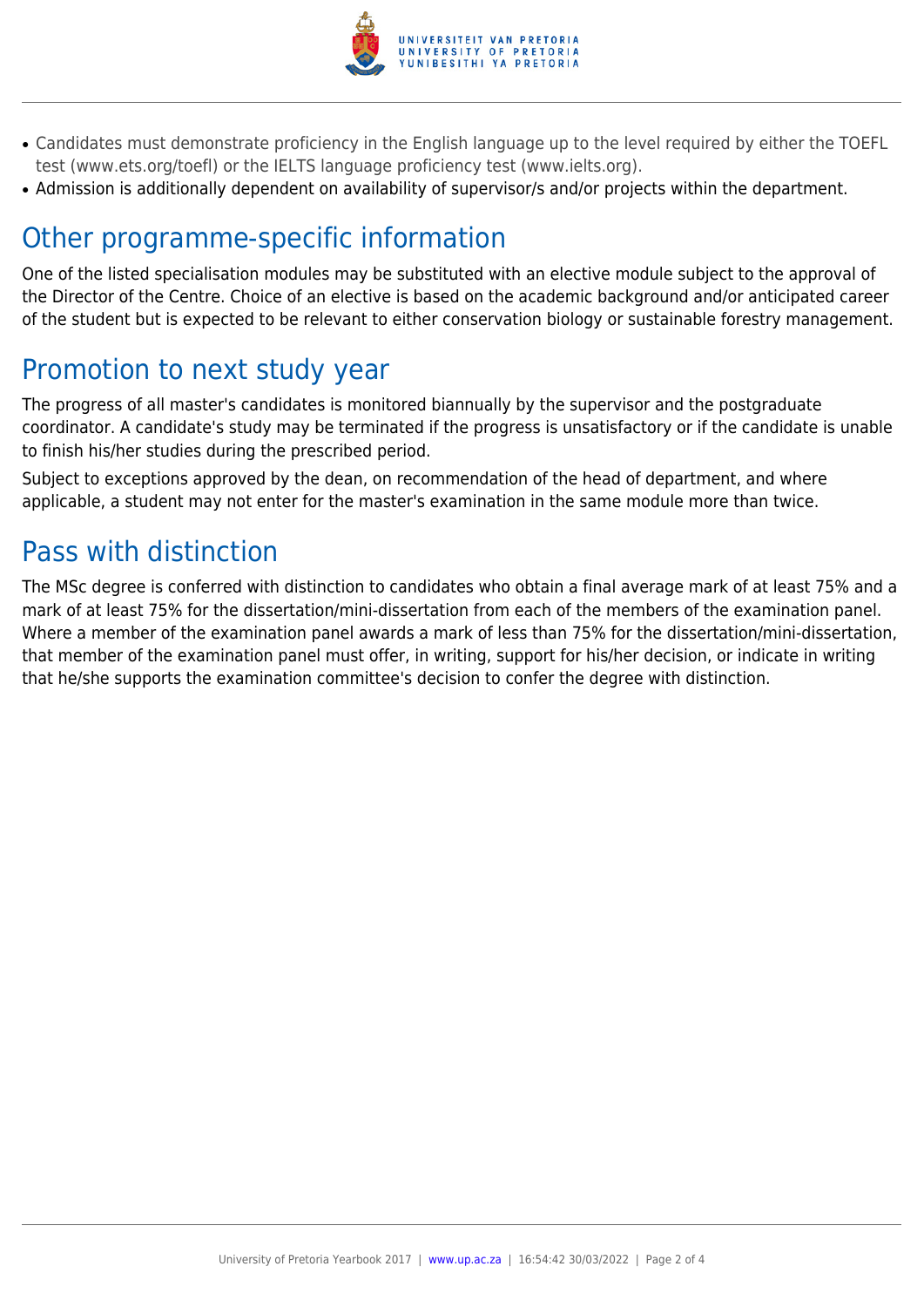

### Curriculum: Year 1

#### **Minimum credits: 180**

#### **Programme information:**

Minimum credit: 180 Core credits: 120 Elective credits: 60

### **Core modules**

[Environmental paradigms 810](https://www.up.ac.za/yearbooks/2017/modules/view/ENV 810) (ENV 810) - Credits: 15.00 [Mini-dissertation 891](https://www.up.ac.za/yearbooks/2017/modules/view/ENV 891) (ENV 891) - Credits: 90.00 [Conservation planning and monitoring 808](https://www.up.ac.za/yearbooks/2017/modules/view/ZEN 808) (ZEN 808) - Credits: 15.00 [Biogeography and macro-ecology 809](https://www.up.ac.za/yearbooks/2017/modules/view/ZEN 809) (ZEN 809) - Credits: 15.00 [Environmental law 816](https://www.up.ac.za/yearbooks/2017/modules/view/ENV 816) (ENV 816) - Credits: 15.00 [Trees in a multifunctional landscape 833](https://www.up.ac.za/yearbooks/2017/modules/view/ENV 833) (ENV 833) - Credits: 15.00

### **Elective modules**

[Environment and development 811](https://www.up.ac.za/yearbooks/2017/modules/view/ENS 811) (ENS 811) - Credits: 15.00 [Strategic environmental management 822](https://www.up.ac.za/yearbooks/2017/modules/view/ENS 822) (ENS 822) - Credits: 15.00 [Environment and land reform 823](https://www.up.ac.za/yearbooks/2017/modules/view/ENS 823) (ENS 823) - Credits: 15.00 [Social modelling and assessment 824](https://www.up.ac.za/yearbooks/2017/modules/view/ENS 824) (ENS 824) - Credits: 15.00 [International environmental management systems 822](https://www.up.ac.za/yearbooks/2017/modules/view/ENV 822) (ENV 822) - Credits: 15.00 [Water quality management 810](https://www.up.ac.za/yearbooks/2017/modules/view/EWM 810) (EWM 810) - Credits: 15.00 [Water conservation and demand management 821](https://www.up.ac.za/yearbooks/2017/modules/view/EWM 821) (EWM 821) - Credits: 15.00 [Water supply and sanitation 822](https://www.up.ac.za/yearbooks/2017/modules/view/EWM 822) (EWM 822) - Credits: 15.00 [Forest ecology and management 835](https://www.up.ac.za/yearbooks/2017/modules/view/FOR 835) (FOR 835) - Credits: 15.00